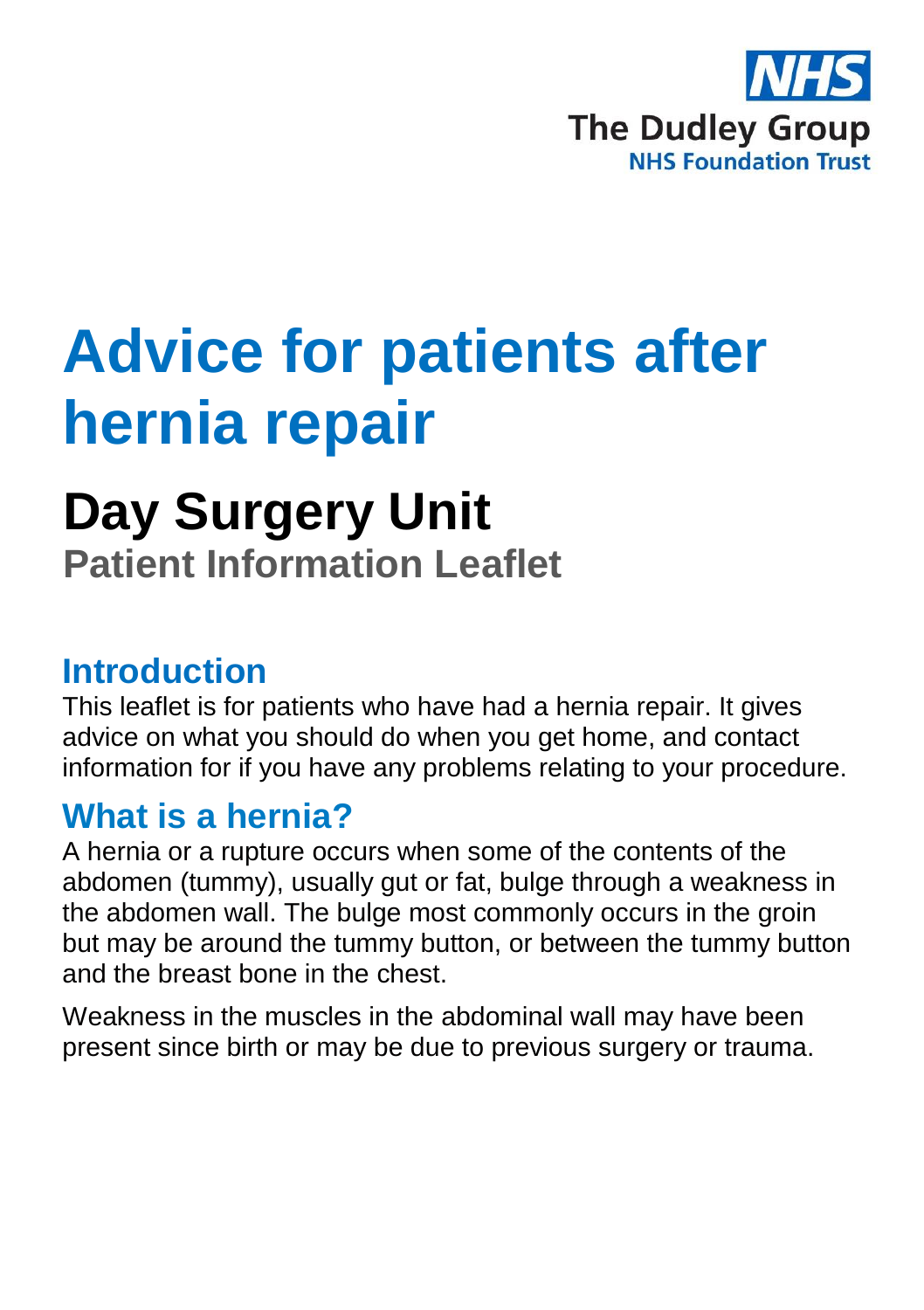## **How is it repaired?**

Surgery is used to repair the hernia. This involves strengthening the area where the rupture has occurred. It is usually strengthened with either a mesh, or with permanent stitches, and so you will have a lump under your scar after surgery. This is normal.

The surgery can be performed using:

- a general anaesthetic, where you are asleep or
- a local anaesthetic, where the area is numbed using an injection and you are awake for the operation

## **Pain**

You may experience some degree of discomfort and soreness after your operation. Therefore, you should take the painkillers given to you when you go home (always read the label; do not exceed the recommended dose).

If you are in a lot of pain, or your painkillers do not relieve the pain, please contact your GP.

## **General guidelines**

#### **Driving**

It is very important that you check with your insurance company as to when you can drive again after surgery.

You can start driving when you are able to walk up and down stairs without any pain.

You should also make sure that you can sit in your car, fasten the seatbelt, press all the pedals and turn your head without any discomfort. You should be able to do an emergency stop. This will probably take about seven days although everyone is different.

Do not drive if you have any discomfort that may distract you.

#### **Lifting**

You should avoid any heavy lifting for four weeks. This includes heavy bags of shopping.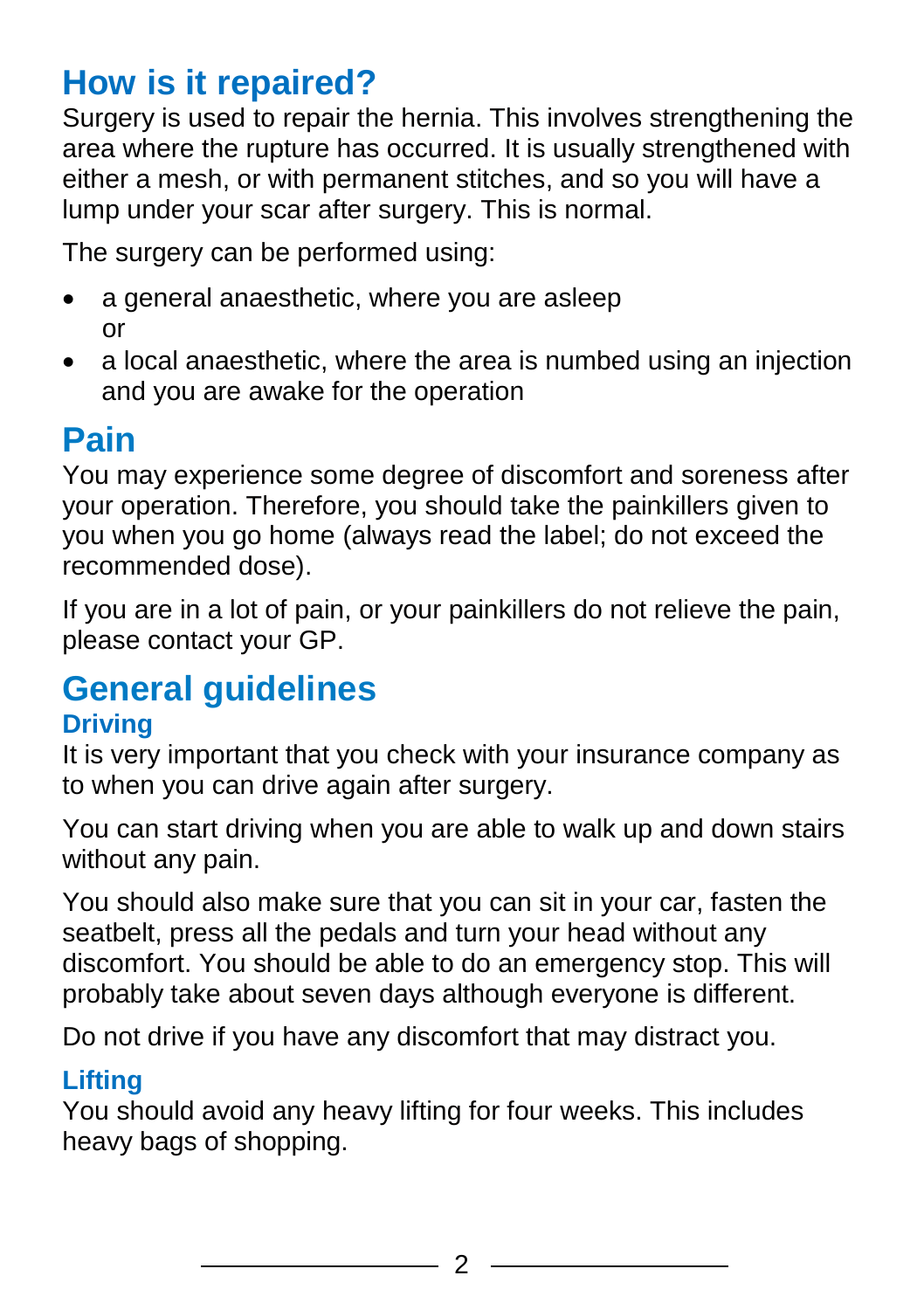#### **Daily activities**

Individuals vary so much in their recovery and expectations that it is difficult to give firm guidelines about returning to work. Your consultant will advise you on the day of surgery how long you will need to be off work.

If you need a sick note, please ask the nurse who books you in for the procedure.

For sport and sexual activities, you should be guided by your own body. As a rule of thumb, if it hurts do not do it and if it does not hurt it is OK.

Male patients are likely to develop swelling and bruising around the penis and scrotum. The bruising usually appears after about two days as purple/blue skin staining. Occasionally the testicle itself will swell, particularly if the hernia was large or had been present for a long time. For four days after your operation, wear supportive underpants, even at night.

## **Wound care**

As your wound heals, it may feel itchy, tingly, lumpy or numb and may pull slightly around the stitches. This is normal and is part of the healing process.

You can remove the dressing on your wound 48 hours after your operation. At this point, you can shower as normal but please avoid perfumed products until your wound has completely healed.

Your stitches may be dissolvable. If not, they will need to be removed 10 to 14 days after surgery. When you go home, you will be given a date for when you need to have your stitches removed. Please make an appointment to see the practice nurse at your GP surgery for this.

## **Recovery**

Please remember that everyone recovers differently after surgery. It is quite normal to feel tired and weak for several days. However, if this persists for a long time, please contact your GP for advice.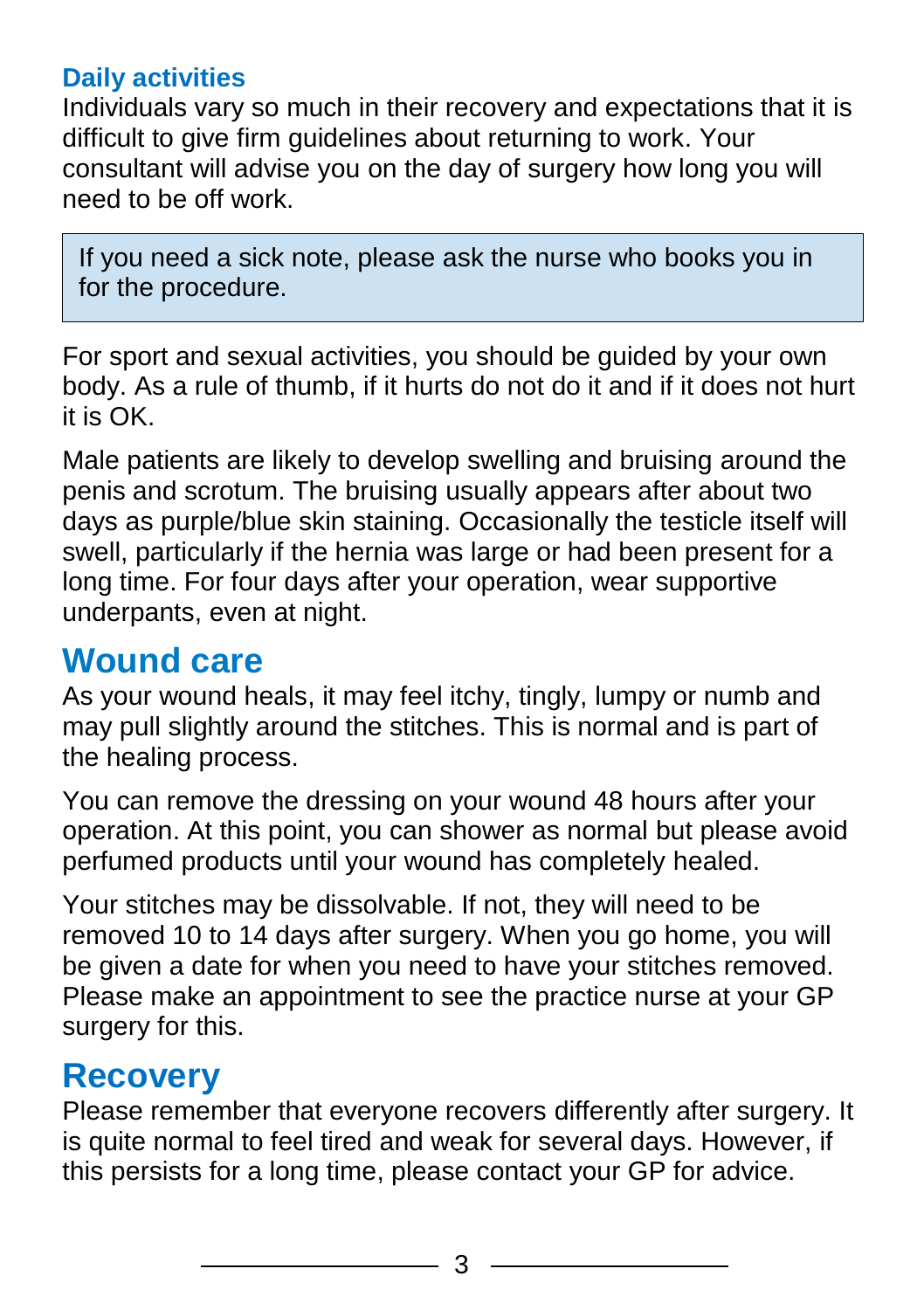## **Follow up**

If you need a follow up appointment, we will arrange this for you before you go home.

## **Helpline numbers**

If you have any questions, or if there is anything you do not understand about this leaflet, please speak to a member of staff or contact:

**Russells Hall Hospital Day Surgery Unit** on 01384 456111 ext. 1886 (7.30am to 8pm, Monday to Friday)

or

#### **Pre-operative Assessment Unit** on

01384 456111 ext. 1849 (7am to 7.30pm, Monday to Friday)

**Out of these hours, urgent queries:** contact Surgical Assessment Unit on 01384 456111 ext. 3359.

Russells Hall Hospital switchboard number: 01384 456111

#### **This leaflet can be downloaded or printed from:**

http://dgft.nhs.uk/services-and-wards/general-surgery/

If you have any feedback on this patient information leaflet, please email dgft.patient.information@nhs.net